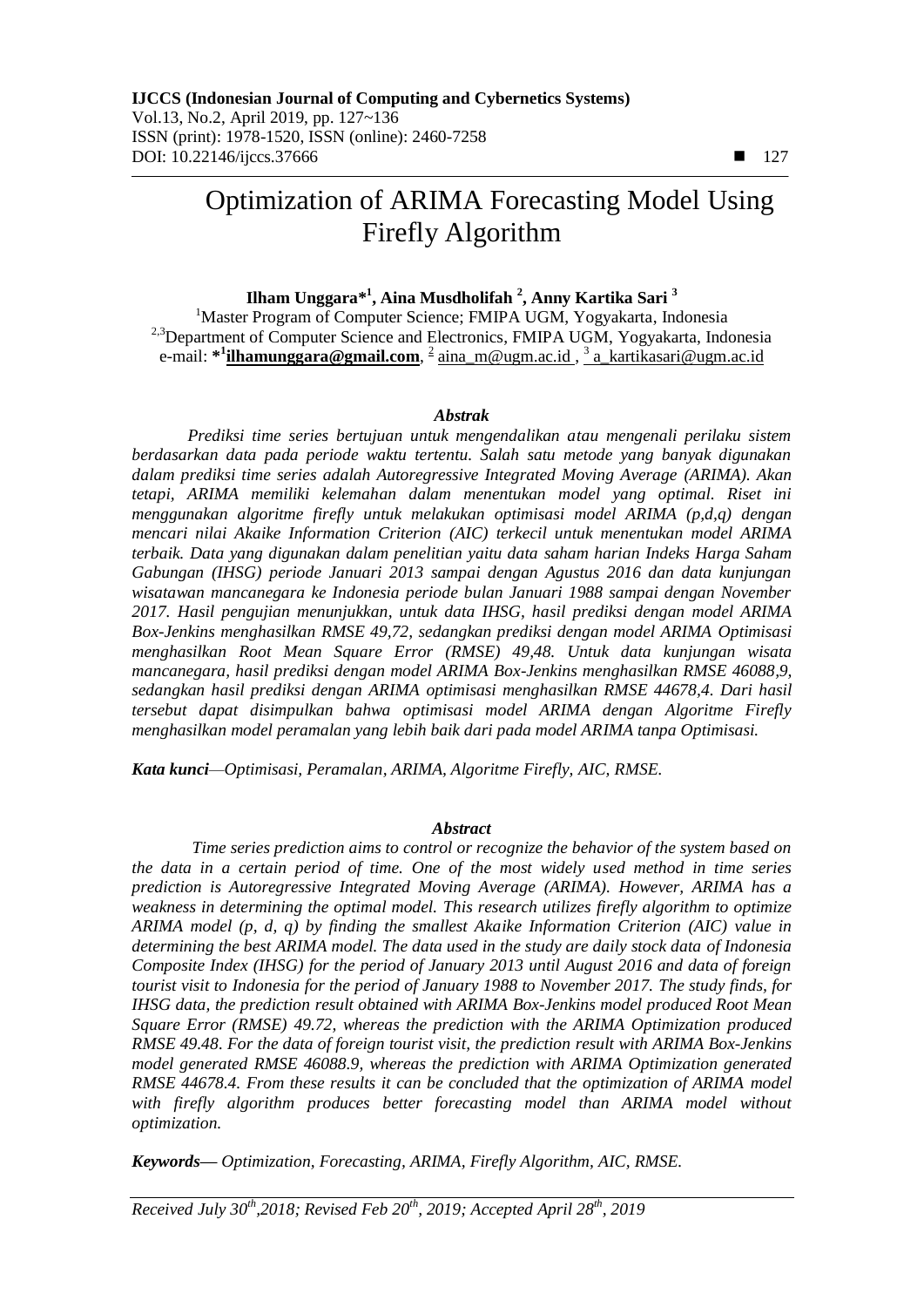## 1. INTRODUCTION

Time series analysis is an important tool for predicting the future based on past history. Forecasting is a powerful assistant for decisions making and planning for the effective management of modern organizations. It is an essential part of econometric analysis [1], for some people perhaps the most important, to estimate economic variables, such as gross domestic product, inflation, stock prices, exchange rates and unemployment rates. Time series forecasting is a growing field of interest, playing an important role in many practical fields such as economics, finance, marketing, planning, meteorology and telecommunications.

One of the most widely used method in time series prediction is Autoregressive Integrated Moving Average (ARIMA). [2] In comparison to Autoregressive Conditional Heteroskedasticity (ARCH) and Generalized Autoregressive Conditional Heteroskedasticity (GARCH), ARIMA produced smallest error in predicting the exchange rate of IDR against USD for the period of January  $3^{rd}$ , 2000 to July  $7^{th}$ , 2014. [3] Forecasting using the ARIMA method on ISO 14001 certification data in the Americas and its 13 countries between 1996 and 2015 showed that the prediction results were close to realization.

Nevertheless, although ARIMA is better at forecasting than the ARCH and GARCH models, the method has a weakness in determining the optimal model [2]. Therefore, a supporting algorithm is needed to optimize the ARIMA model. [4] A combination of linear and nonlinear methods could improve the accuracy of the time series data. [5] Application of Modified Firefly Algorithm (MFA) obtained Support Vector Regression (SVR) parameters accurately and effectively on the data of electrical load demand in Fars, Iran. [6] A multilayer perceptron (MLP) hybrid model integrated with the Firefly Optimizer Algorithm (MLP-FFA) to predict wind speed in northwestern Iran resulted in a lower RMSE score than the classic MLP. The firefly algorithm developed [7] is the best metaheuristic algorithm for optimization.

This research combines two methods which are ARIMA [8] and Firefly Algorithm [7] to analyze two time series data of the Indonesia Composite Index (IHSG) [9] and foreign tourist visit to Indonesia [10]. From these two data testing, it is presumed that the ARIMA model with firefly algorithm could find the most optimal model. The ARIMA Optimization process uses firefly algorithm to search for the smallest AIC value, [11] which is the criteria to find the best ARIMA (*p,d,q*) models [11] and determines the parameters of the firefly algorithm to perform optimization [8]. The ARIMA optimization model obtained is then used for forecasting. Forecasting results are calculated based on its accuracy using Root Square Mean Error (RMSE) and its model quality using Akaike Information Center (AIC) [12]. The results will be compared with the search results of the ARIMA Box-Jenkins model [13]. The ARIMA Optimization model is expected to improve the accuracy of forecasting.

#### 2. METHODS

The research methods in this study involves the process of literature studies, data collection and selection, ARIMA Optimization model platform development, data testing on the optimization model and its comparing model and result analysis. The IHSG data were taken from Yahoo Finance for the period of January 2013 to August 2016, i.e. 888 days [9]; whilst foreign tourist visit data were acquired from the Central Bureau of Statistics for the period of January 1988 to November 2017, i.e. 359 months [10]. The ARIMA Optimization model was developed using R-Studio package which are R-Studio 3.4.1, MetaheuristicOpt 1.0.0, Tseries 0.10-44 and Forecast 8.3. The final stage of the research is testing both data in the ARIMA Optimization model and ARIMA Box-Jenkins model as its comparing model. The results are then analyze to find the best forecasting model with the smallest RMSE and AIC values.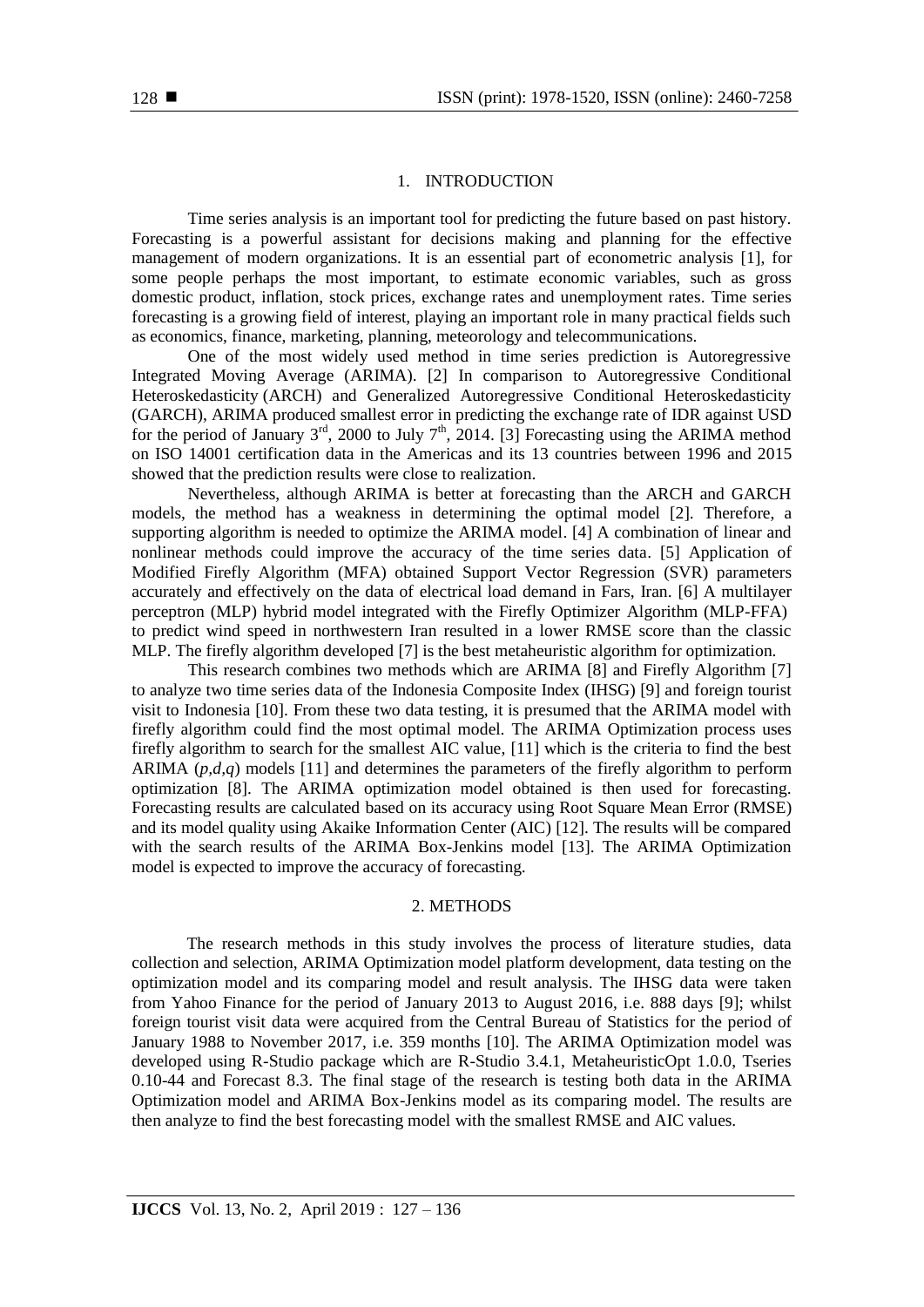## *2.1 ARIMA Model Box-Jenkins*

Autoregressive Integrated Moving Average (ARIMA), popularly known as Box-Jenkins Methodology, searches the ARIMA model using an iterative approach in identifying the most appropriate model over various models. The temporary model that has been selected is tested again with the observed data to see whether the model is adequate or not. Model is considered adequate if the residuals, i.e. the predicted difference with the observed data, are distributed randomly, small and independent of each other. Stages of designing ARIMA Box-Jenkins model implemented is described in Figure 1 as follows:



Figure 1 Model of ARIMA Box-Jenkins

- 1. Preprocessing of stationary identification data model. Identification of time series data model is done by stationary test of time series data through Augmented Dickey-Fuller (ADF) test. Information about data trend and stationary could be obtained from the ACF and PACF plot generated.
- 2. Estimation of parameters in the model. Estimation includes coefficients of the ARIMA model ( $\varphi$  and  $\theta$ ) and variance values of the residuals. The statistical t test is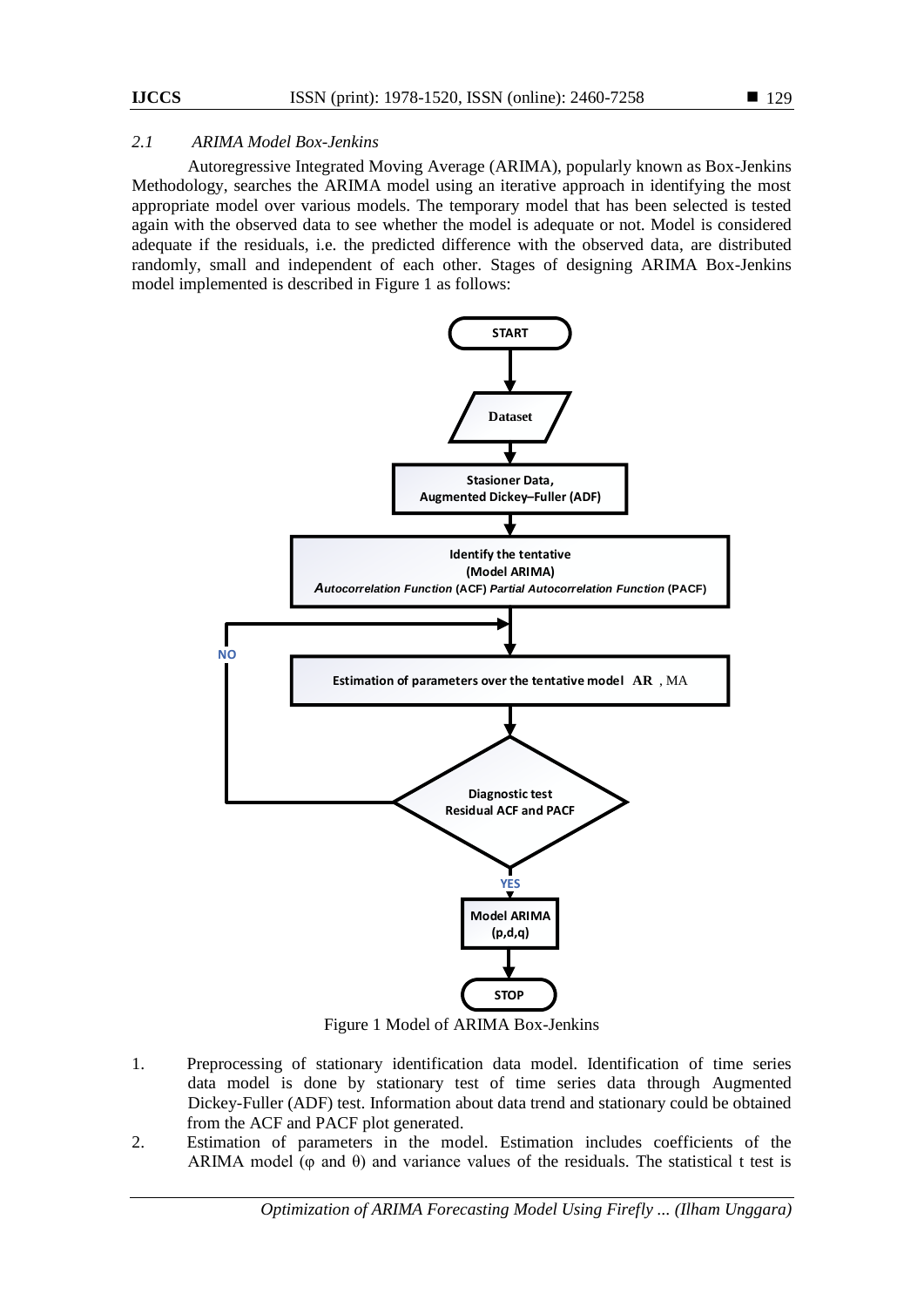used to test the significance of the estimated coefficients and the null hypothesis for the Autoregressive (AR) model parameters.

- 3. Selection of the best model. Prasimony, or simplicity, principle is a criteria for best model selection by choosing the most minimum AR  $(p)$  and moving average  $(MA)$   $(q)$ parameter values. For example, between AR (1) and AR (2), the best model according to prasimony principle is AR (1) model.
- 4. Identification of correlation among residuals. Ljung-Box test is used upon an assumption in time series that residuals follow a white noise process which means it must be independent (uncorrelated) and normally distributed with an average of close to 0. If there is no lag out of the significance line, it can be said that there is no autocorrelations.

# *2. 2 Estimation of ARIMA Model using Firefly Algorithm*

The search of ARIMA Optimization model using firefly algorithm is based on the best parameters in the firefly algorithm. The process of designing ARIMA Optimization model using firefly algorithm is portrayed in Figure 2 as follows:

- 1. Selecting the time series data used for searching the ARIMA Optimization model.
- 2. Initializing the population and parameters of the firefly algorithm. Initialization process is done by determining the number of population and iterations to be performed, determining the values of β0 (base beta), γ (gamma) and α (alpha) variables to calculate the level of interest, distance and movement between *i,* in which the number of population is the number of solution candidates that has been determined in the determination of the candidate solution combination, as well as Max (*p,d,q*) and Min (*p,d,q*) on the determination of ARIMA model.

$$
I_i = f(x) \tag{1}
$$

3. Determining the firefly dimensions and generating random numbers as firefly initial position value  $(p,d,q)$ . This value is a combination of previously generated candidate solutions, in which there are two dimensions, i.e. dimension *i* and dimension *j*. The number of *i* and *j* dimension is determined by the number of firefly population, that is the number of desired candidate solutions.

$$
\beta = \beta_{0*}e^{-y/2} \tag{2}
$$

4. Calculating the light intensity, i.e. the AIC value, of each firefly using equation (3). To get the light intensity value, the result value from the objective function evaluation (*p,d,q*) is required. Therefore, the value of fitness that has been obtained previously is used as the light intensity value of each firefly. Because the purpose of the problem is to find the minimum AIC value, the smaller the value of the function, the higher the intensity value.

$$
AIC = -2 (log likelihood) + 2 p_k
$$
 (3)

5. Determining the Global best (Gbest) value, which is the brightest light intensity value of all firefly, i.e. the smallest AIC value. Having obtained its intensity value, each firefly is then compared to find firefly with the smallest AIC value using equation (4). The position value of firefly with the highest light intensity will be used as the updated Gbest for the AIC value.

$$
x_i = x_i + \beta_0 e^{-y_i/2} (x_j - x_j) + \alpha (rand - \frac{1}{2})
$$
 (4)

6. Calculating the distance position and attraction between firefly with equation (5), using base beta, gamma and distance constants, the distance of each firefly to firefly with the highest intensity of light, i.e. Gbest, is calculated using Euclidea method.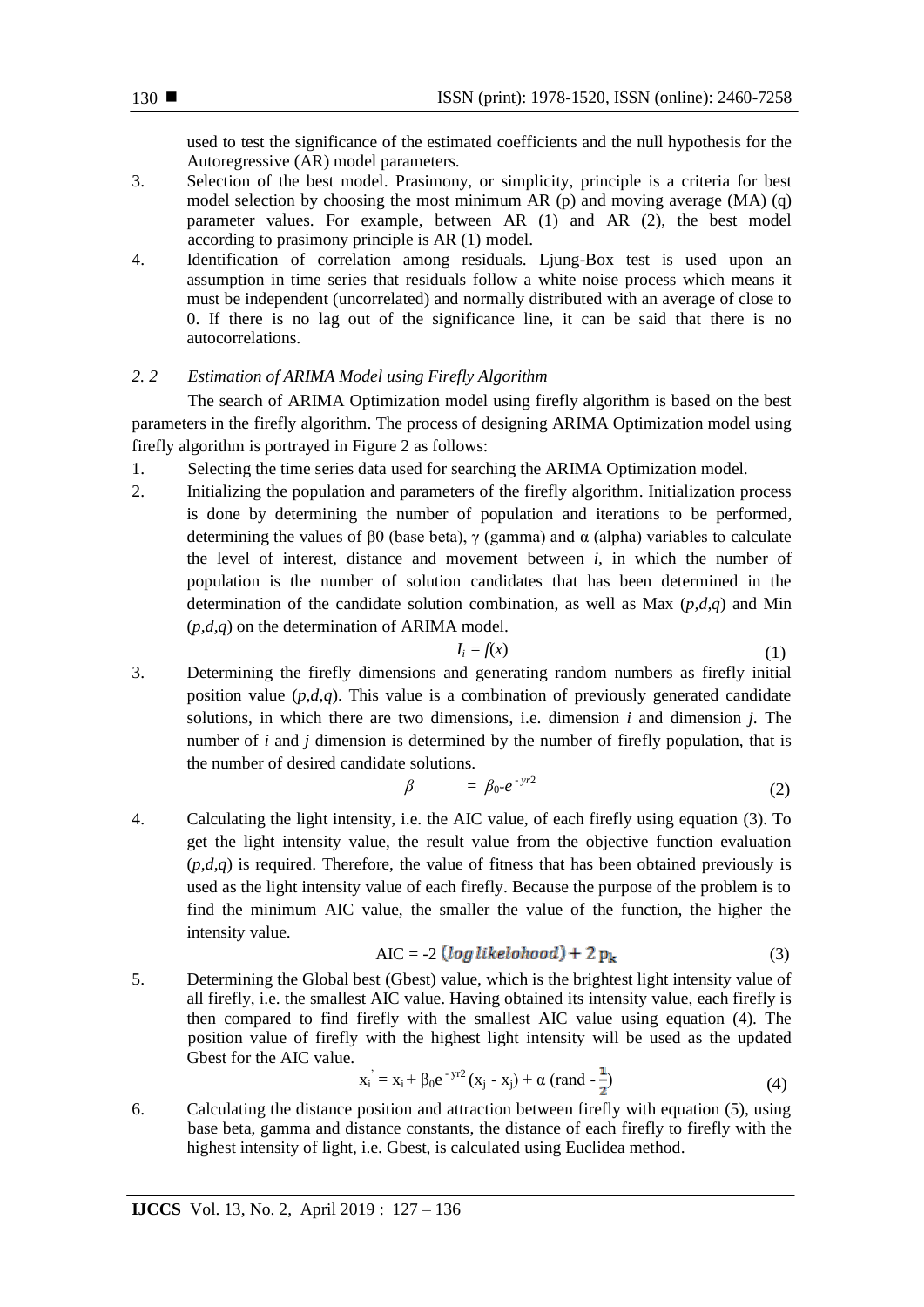$$
r_{ij} = \sqrt{\sum_{k=1}^{d} (x_{i,k} - x_{j,k})^2}
$$
 (5)

- 7. Performing movement on firefly. The position of each firefly moves to firefly with brightest light intensity; hence producing a new position as in equation (4) except for Gbest which remains because it does not move.
- 8. Ranking the firefly based on its new light intensity by reducing the scrambler parameter value [14]. The fitness value generated by the new candidate solution will be used as the new firefly light intensity value.
- 9. Checking the candidate solution convergence. The value is said to be convergent if the firefly position reaches the goal position or the best position. However, if the new position value exceeds the minimum and maximum value limits on each dimension or it has not reached the maximum iteration, then its position should be return back in the range of values in that dimension and repeat the step of looking for new Gbest firefly until Max Generation iteration is complete.



Figure 2 Design of ARIMA-Firefly Algorithm Model Optimization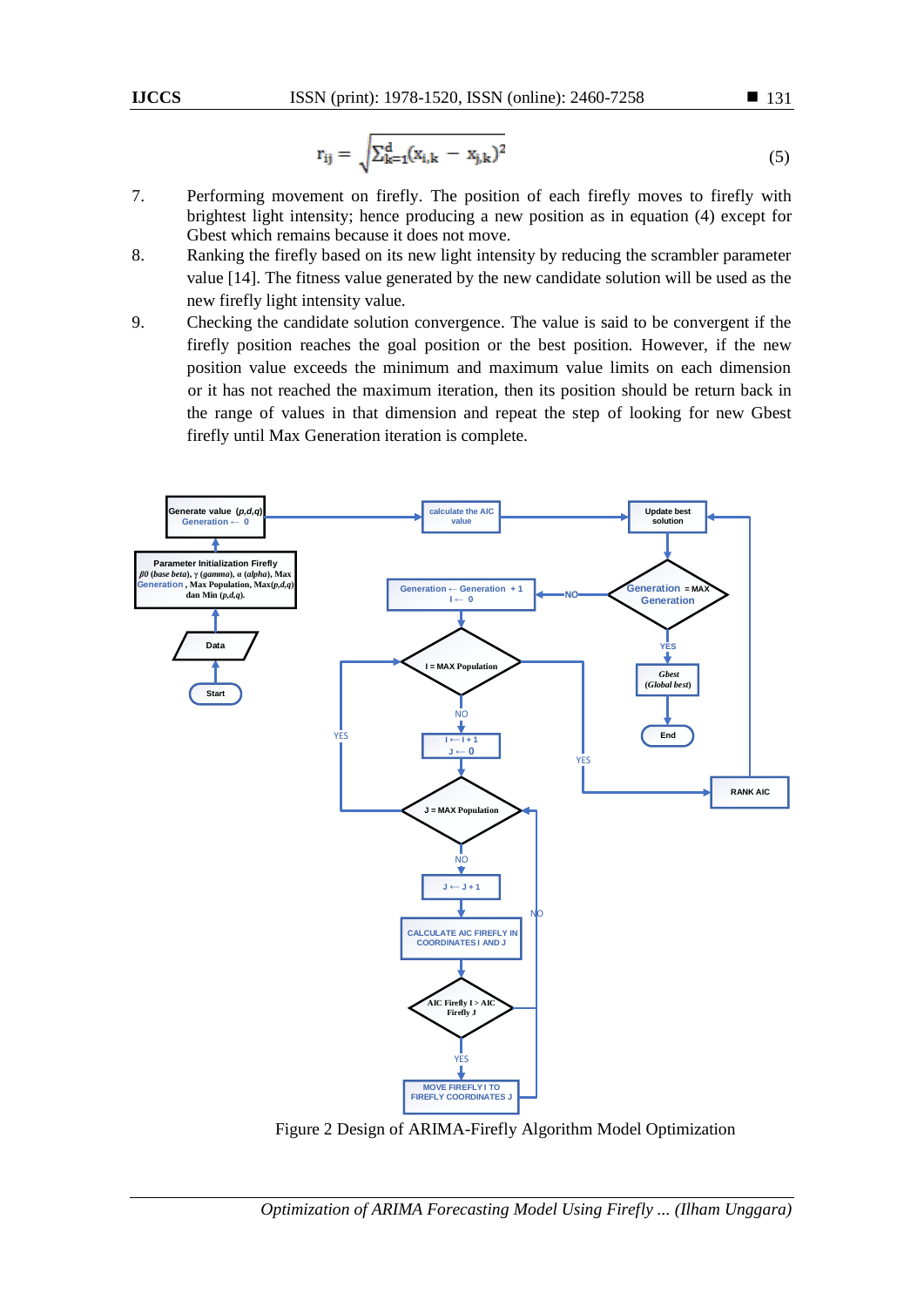## 3. RESULT AND DISCUSSION

# *3.1 Determination of Firefly Algorithm Parameters*

The parameters proposed to optimize the ARIMA model based on the most significant parameters that influence the movement of search model are presented in Table 1. Parameters that have significant influence are base beta and alpha because base beta is used to determine the random starting point while alpha is to calculate the distance between firefly in finding the brightest light intensity. The search for ARIMA Optimization model (*p,d,q*) is limited with values  $(0,0,0)$  to  $(7,7,7)$  for calculating the smaller AIC values with higher probability to get an optimal model of optimization.

| No. | <b>Generation</b> | <b>Population</b> | <b>Alpha</b> | Gamma   | <b>Base</b> | Min     | <b>Max</b> |
|-----|-------------------|-------------------|--------------|---------|-------------|---------|------------|
|     |                   |                   |              |         | <b>Beta</b> | (p,d,q) | (p,d,q)    |
|     | 10                | 100               | 0.1          | 1.0     | 0.1         | (0,0,0) |            |
| 2   | 20                | 400               | 0.2          | $1.0\,$ | 0.2         | (0,0,0) |            |
| 3   | 20                | 600               | 0.4          | 1.0     | 0.3         | (0,0,0) |            |
| 4   | 40                | 800               | 0.4          | 1.0     | 0.4         | (0,0,0) |            |
|     | 40                | 1000              | 0.2          | 1.0     |             | (0,0,0) |            |

Table 1 Testing of Firefly Algorithm Parameters

# *3.1.1 ARIMA Model Optimization on IHSG Data*

Results from five testing conducted on IHSG data with firefly algorithm parameters, as shown in Table 2, found the same model that is (0,1,7) with AIC -5535.6. Therefore, the parameters used is the first test Generation 10, Population 100, Alpha 0.1, Gamma 1.0 and Base Beta 0.1. The process of model optimization was done within 3 minutes and 48 seconds.

| No. | Generation | <b>Population</b> | <b>Alpha</b> | Gamma | <b>Base</b> | (p,d,q) | <b>AIC</b> |
|-----|------------|-------------------|--------------|-------|-------------|---------|------------|
|     |            |                   |              |       | <b>Beta</b> |         |            |
|     | 10         | 100               | 0.1          | 1.0   | 0.1         | (0,1,7) | $-5535.6$  |
|     | 20         | 400               | 0.2          | 1.0   | 0.2         | (0,1,7) | $-5535.6$  |
|     | 20         | 600               | 0.4          | 1.0   | 0.3         | (0,1,7) | $-5535.6$  |
|     | 40         | 800               | 0.4          | 1.0   | 0.4         | (0,1,7) | $-5535.6$  |
|     | 40         | 1000              | 0.2          | 1.0   |             |         | $-5535.6$  |

Table 2 ARIMA Optimization Model Search Trial on IHSG Data

# *3.1.2. ARIMA Model Optimization on Foreign Tourist Visit Data*

Results from five testing conducted on foreign tourist visit data with firefly algorithm parameters, as shown in Table 3, found the same model that is (0,2,7) with AIC -675.3268. Therefore, the parameters used is the first test Generation 10, Population 100, Alpha 0.1, Gamma 1.0 and Base Beta 0.1. The process of model optimization was done within 5 minutes and 58 seconds.

**No. Generation Population Alpha Gamma Base Beta**  $(p,d,q)$  **AIC**  $1 \mid 10 \mid 100 \mid 0.1 \mid 1.0 \mid 0.1 \mid (0,2,7) \mid -675.32$ 2 20 400  $0.2$  1.0  $0.2$   $0.2$   $0.3$  75.32 3 20 600 0.4 1.0 0.3  $(0,2,7)$  -675.32 4 4 40 800 0.4 1.0 0.4  $(0,2,7)$  -675.32 5 40 1000 0.2 1.0 1  $(0,2,7)$  -675.32

Table 3 ARIMA Optimization Model Search Trial on Foreign Tourist Visit Data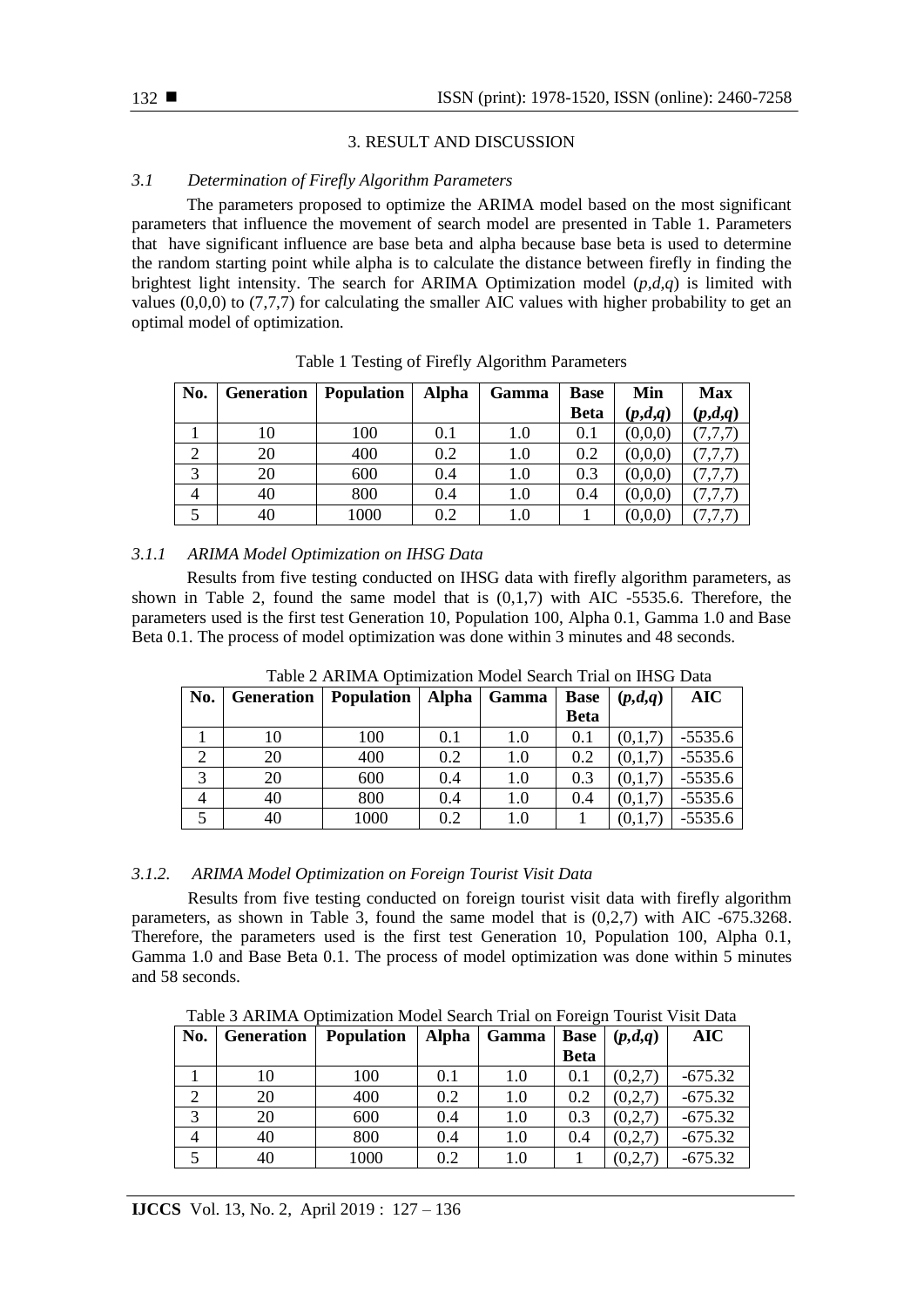## *4.1. Forecasting Results Using ARIMA Optimization Model on IHSG and Foreign Tourist Visit Data*

Models that have been obtained from the optimization of ARIMA model are used for forecasting. From the IHSG and foreign tourist visit data used in searching for the optimization model, the forecasting accuracy is calculated based on RMSE value.

The ARIMA Optimization model obtained from IHSG data, i.e. (0,1,7), generated RMSE value of 49.48. Figure 2 depicts the forecasting results with blue line represents the actual data and red line represents the forecasting results of the 888 days IHSG data from January 2013 to August 2016.



Figure 3 Forecasting of IHSG Data with ARIMA Optimization Model (0,1,7)

For foreign tourist visit data, the ARIMA Optimization model, that is (0,2,7), produced RMSE value of 44678.49. Figure 3 shows the forecasting results of the 359 months foreign tourist visit data from January 1988 to November 2017 with blue line represents the actual data and red line represents the forecasting results.



Figure 4 Forecasting of Foreign Tourist Visit Data with ARIMA Optimization Model (0,2,7)

#### *5.1. Results Comparison of ARIMA Optimization Model and ARIMA Box-Jenkins*

Comparison of the results between ARIMA Optimization and ARIMA Box-Jenkins model was conducted to test the consistency of the result from ARIMA Optimization model (*p,d,q*) based on the smallest RMSE and AIC value. Thus, to evaluate whether the process of model optimization found an ARIMA model (*p,d,q*) that could produce more optimal forecasting than the ARIMA Box-Jenkins model.

| <b>DATA</b> | <b>ARIMA MODEL</b>     | AIC     | Difference Percentage % |
|-------------|------------------------|---------|-------------------------|
| IHSG        | $(2.1.1)$ Box-Jenkins  | -5532.4 | 0.057                   |
|             | $(0,1,7)$ Optimization |         |                         |

Table 4 ARIMA Model Comparison Based on AIC Value

*Optimization of ARIMA Forecasting Model Using Firefly ... (Ilham Unggara)*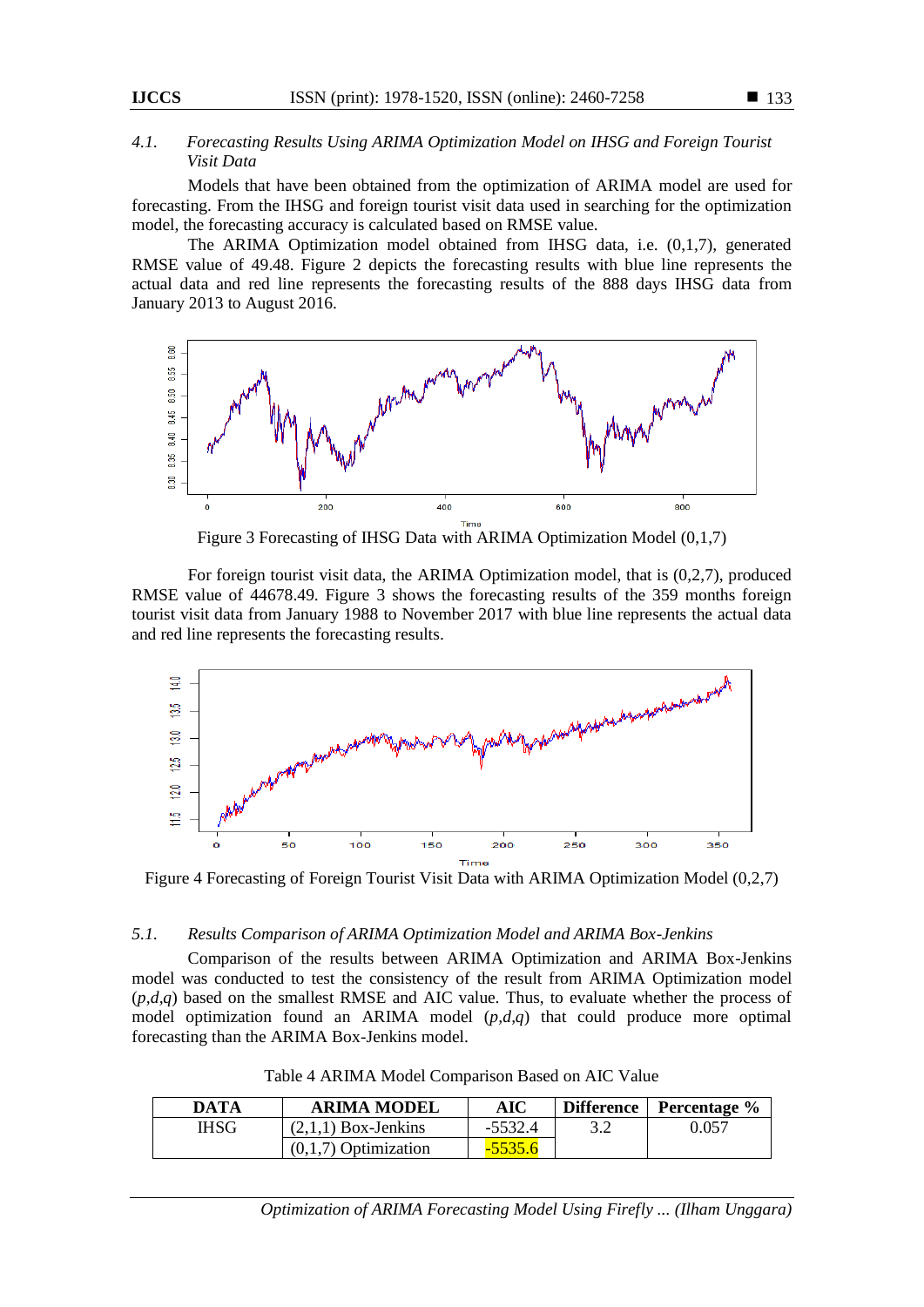|       | Foreign Tourist $(0,1,2)$ Box-Jenkins | -671 | ).625 |
|-------|---------------------------------------|------|-------|
| Visit | $(0,2,7)$ Optimization                |      |       |

As seen in Table 4, for IHSG data, the ARIMA Box-Jenkins with model (2,1,1) generated AIC -5532.4; whereas the ARIMA Optimization model (0.1,7) yielded AIC -5535.6. Since the optimization model has a smaller AIC value, the optimization model  $(0,1,7)$  is more optimal than ARIMA Box-Jenkins model with difference of 3.2 or 0.057 percent. Furthermore, for foreign tourist visit data, the ARIMA Box-Jenkins with model  $(0,1,2)$  produced AIC -671.1; whlist the ARIMA Optimization model (0,2,7) generated AIC -675.3. The smallest AIC value is resulted from the optimization model (0,2,7); hence performing better result than the ARIMA Box-Jenkins model by 0.625 percent or 4.2 difference.



Figure 5 AIC Search Movement on IHSG data

Figure 5 portrays the search movement for the smallest AIC value on IHSG data using the application of integer numbers on firefly algorithms. The result shows that the ARIMA Optimization model obtained is  $(0,1,7)$  with Generation  $(10)$ , Population  $(100)$ , Alpha  $(0.1)$ , Gamma (1.0) and Base Beta (0.1). The process of optimizing the model was done in 3 minutes and 48 seconds. With the AIC value of -5535.6, it indicates that the optimization of the ARIMA model improved the process of finding the best model. Over the Max Generations computed, the best model is obtained on the 13<sup>th</sup> population producing the ARIMA model (0,1,7).



Figure 6 AIC Search Movement on Foreign Tourist Data

Figure 6 depicts the search movement for the smallest AIC value on foreign tourist visit data using the application of integer numbers on the firefly algorithm. The result shows that the ARIMA model obtained is (0,2,7) with Generation (10), Population (100), Alpha (0.1), Gamma (1.0) and Base Beta (0.1). The process of optimizing the model was carried out in 5 minutes and 58 seconds. With the AIC value of -675.33, it indicates that the search for ARIMA model enhanced the process in finding the best models. Over the Max Generations computed, the best model is found in the  $13<sup>th</sup>$  population producing the ARIMA model (0,2,7).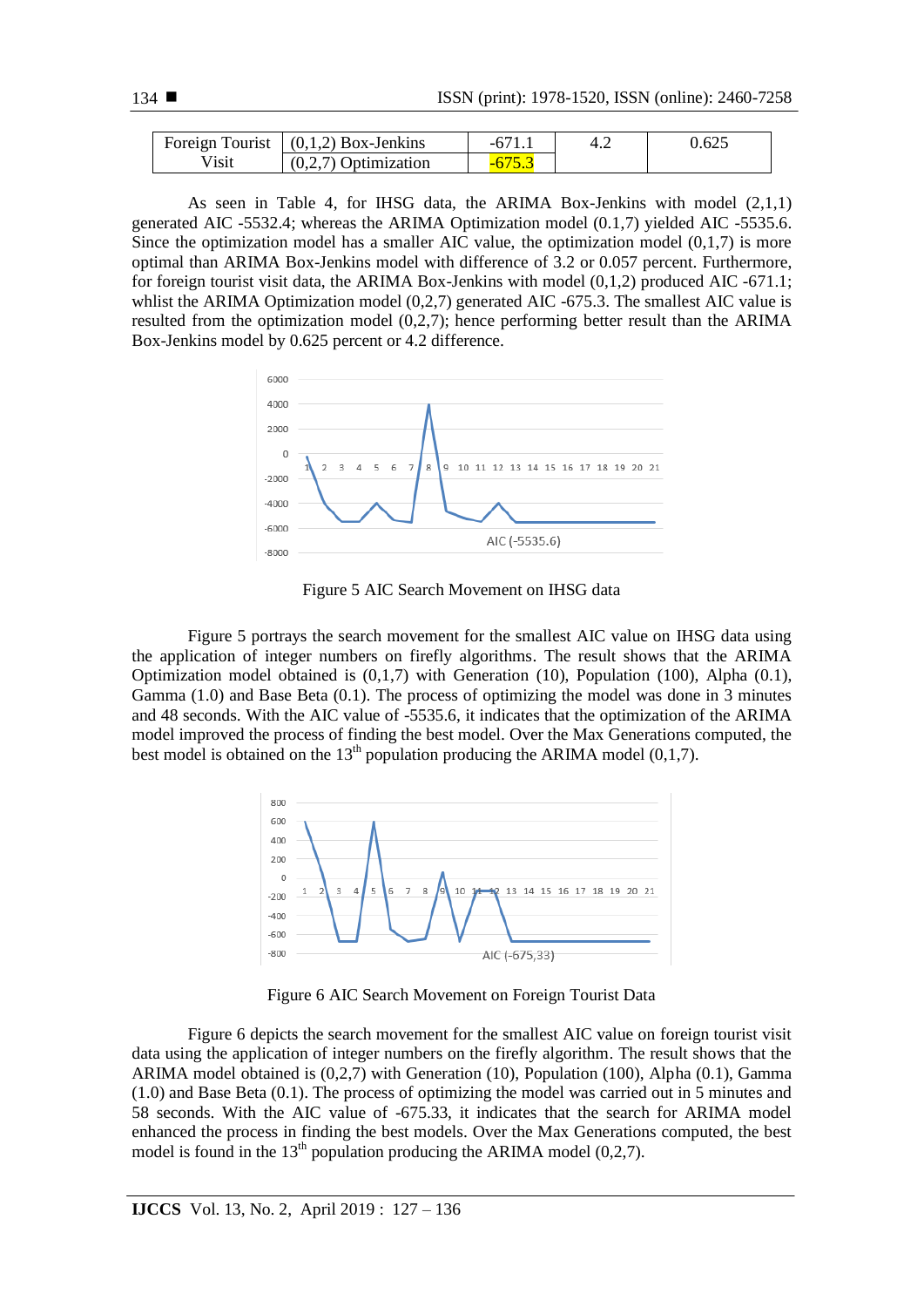| <b>DATA</b>     | <b>ARIMA MODEL</b>     | <b>RMSE</b> | <b>Difference</b> | Percentage % |
|-----------------|------------------------|-------------|-------------------|--------------|
| <b>IHSG</b>     | $(2,1,1)$ Box-Jenkins  | 49.72       | 0.24              | 0.48         |
|                 | $(0,1,7)$ Optimization | 49.48       |                   |              |
| Foreign Tourist | $(0,1,2)$ Box-Jenkins  | 46088.9     | 1410.5            | 3.06         |
| Visit           | $(0,2,7)$ Optimization | 44678.4     |                   |              |

Table 5 Comparison of ARIMA Model Based on RMSE Value

The results of RMSE value between ARIMA Box-Jenkins and ARIMA Optimization model can be seen in Table 5. For IHSG data, the ARIMA Box-Jenkins model (2,1,1) generated RMSE of 49.72. On the other hand, the ARIMA Optimization model yielded RMSE value of 49.48 with model (0,1,7). The ARIMA Optimization has smaller RMSE value, hence the optimization model (0,1,7) is more optimal than ARIMA Box-Jenkins with difference of 0.24 or 0.48 percent. For foreign tourist visit data, the RMSE result of ARIMA Box-Jenkins with model (0,1,2) is 46088.9; whereas in comparison, the optimization model produced RMSE 44678.4 with model (0,2,7). The smallest RMSE value is resulted from the optimization model (0,2,7). Therefore, better than the result of ARIMA Box-Jenkins by 3.06 percent or 1410.5 smaller.

#### 4. CONCLUSION

The research finds that the application of firefly algorithm in ARIMA Optimization model provides better result than the ARIMA Box-Jenkins model. The optimization of ARIMA Model with firefly algorithm on IHSG data produced ARIMA model (0,1,7) with AIC -5535.6 and RMSE 49.48. For data of foreign tourist visit to Indonesia, the optimization process produced ARIMA model (0,2,7) with AIC -675.3 and RMSE 44678.4. Compared to ARIMA Box Jenkins model, the results from this optimization model are improved by 0.057 percent of its AIC value and 0.48 percent of its RMSE value for IHSG data whereas for foreign tourist visit data, the AIC value is improved by 0.625 percent and 3.06 percent for RMSE value. The time needed to search for ARIMA Optimization model with firefly algorithm based on parameters tested is 3 minutes and 48 seconds for IHSG data and 5 minutes and 58 seconds for foreign tourist visit data. The experimental results show that the optimization of ARIMA model using firefly algorithm is more optimal for finding the best model and more efficient in time. The firefly algorithm adjusts to minimize the number of generations and population in the search for the smallest AIC value. Thus, making it easier for analyst expert or user in determining the ARIMA model (*p,d,q*) for forecasting and provides better assistance for faster decisions and policies making.

## 5. SUGGESTIONS

Further researches on the optimization of ARIMA model with firefly algorithm could be elaborated based on the conceptual reflections drawn form this study. The firefly algorithm tends to calculate the values of non-integer ARIMA model resulting in the the same (*p,d,q*) model for all generations and population. Modification is required to calculate the optimization model in the integer form to improve the search of model  $(p,d,q)$ . Other algorithm such as Artificial Bee Colony could be used to generate integer numbers although its application for optimizing the ARIMA model still needs further studies